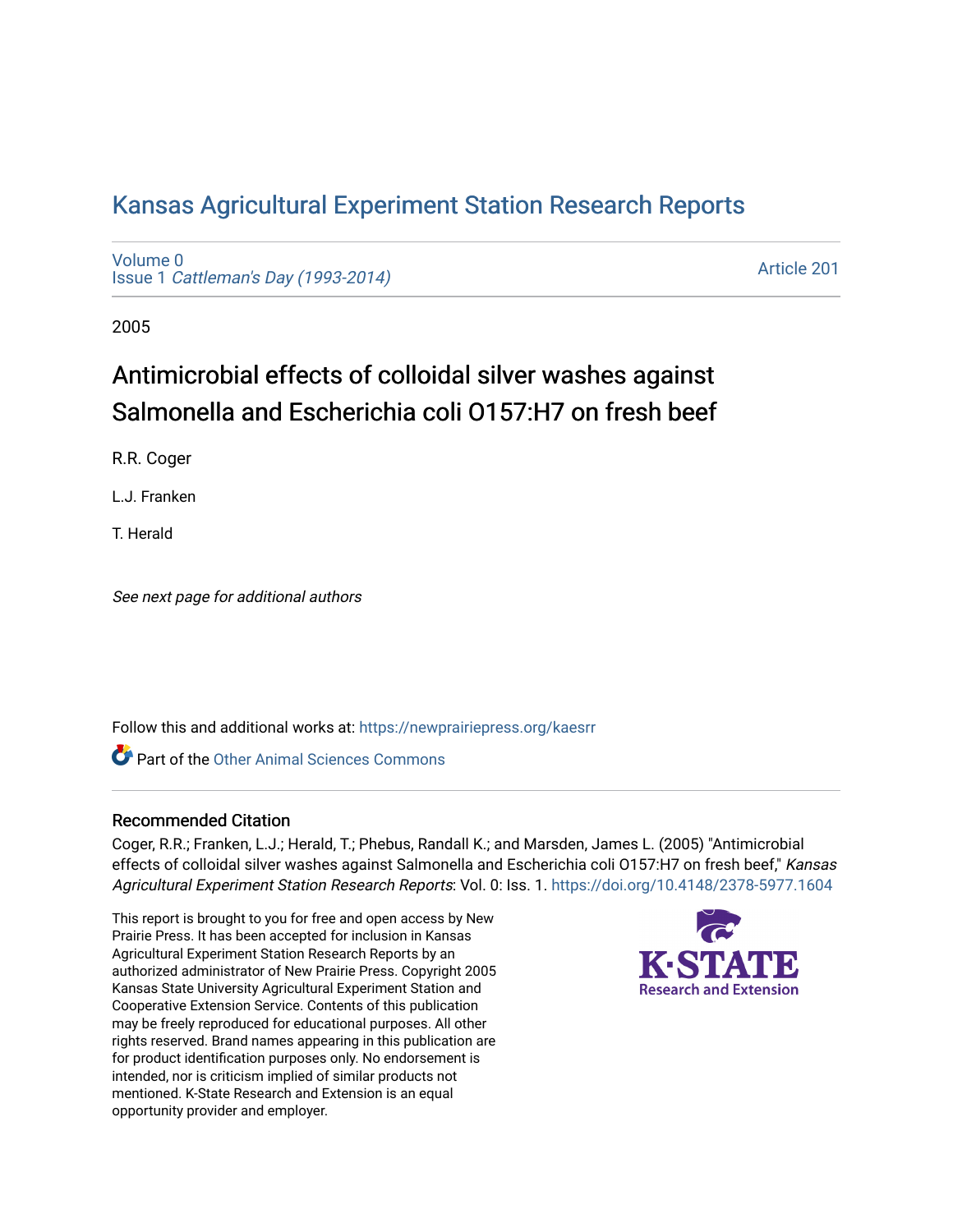# Antimicrobial effects of colloidal silver washes against Salmonella and Escherichia coli O157:H7 on fresh beef

# **Abstract**

Beef carcasses and fresh fabricated beef products potentially can be contaminated with disease causing microorganisms (pathogens) via animal dressing procedures and contamination from the plant environment or workers. Concentrated efforts have been made by the meat industry to develop and implement a wide array of strategies to control such contamination. Spraying beef flank (Rectus abdominus) samples with 32 ppm colloidal silver (ASAP®, American Biotech Labs) solution for 20 seconds reduced Salmonella and Escherichia coli O157:H7 numbers by greater than 90% after 4 hours. Inoculated samples treated with 22 ppm colloidal silver, 22 ppm colloidal silver plus 1.5% hydrogen peroxide, 10 ppm colloidal silver, or 10 ppm colloidal silver plus potassium persulfate had moderate to slight pathogen reductions compared with those treated with 32 ppm colloidal silver. Although not yet approved for use on foods (but approved for other human health applications), a colloidal silver rinse implemented in conjunction with other antimicrobial intervention technologies during the beef carcass conversion and/or fabrication processes could be an effective strategy against Salmonella and E. coli O157:H7. Further studies should be conducted on colloidal silver's antimicrobial effectiveness on lean tissues versus adipose tissue, and on sensory and functional effects on fresh meat products during storage.

## Keywords

Cattlemen's Day, 2005; Kansas Agricultural Experiment Station contribution; no. 05-144-S; Report of progress (Kansas State University. Agricultural Experiment Station and Cooperative Extension Service); 943; Beef; Colloidal silver washes; Salmonella; Escherichia coli O157:H7

## Creative Commons License



This work is licensed under a [Creative Commons Attribution 4.0 License](https://creativecommons.org/licenses/by/4.0/).

## Authors

R.R. Coger, L.J. Franken, T. Herald, Randall K. Phebus, and James L. Marsden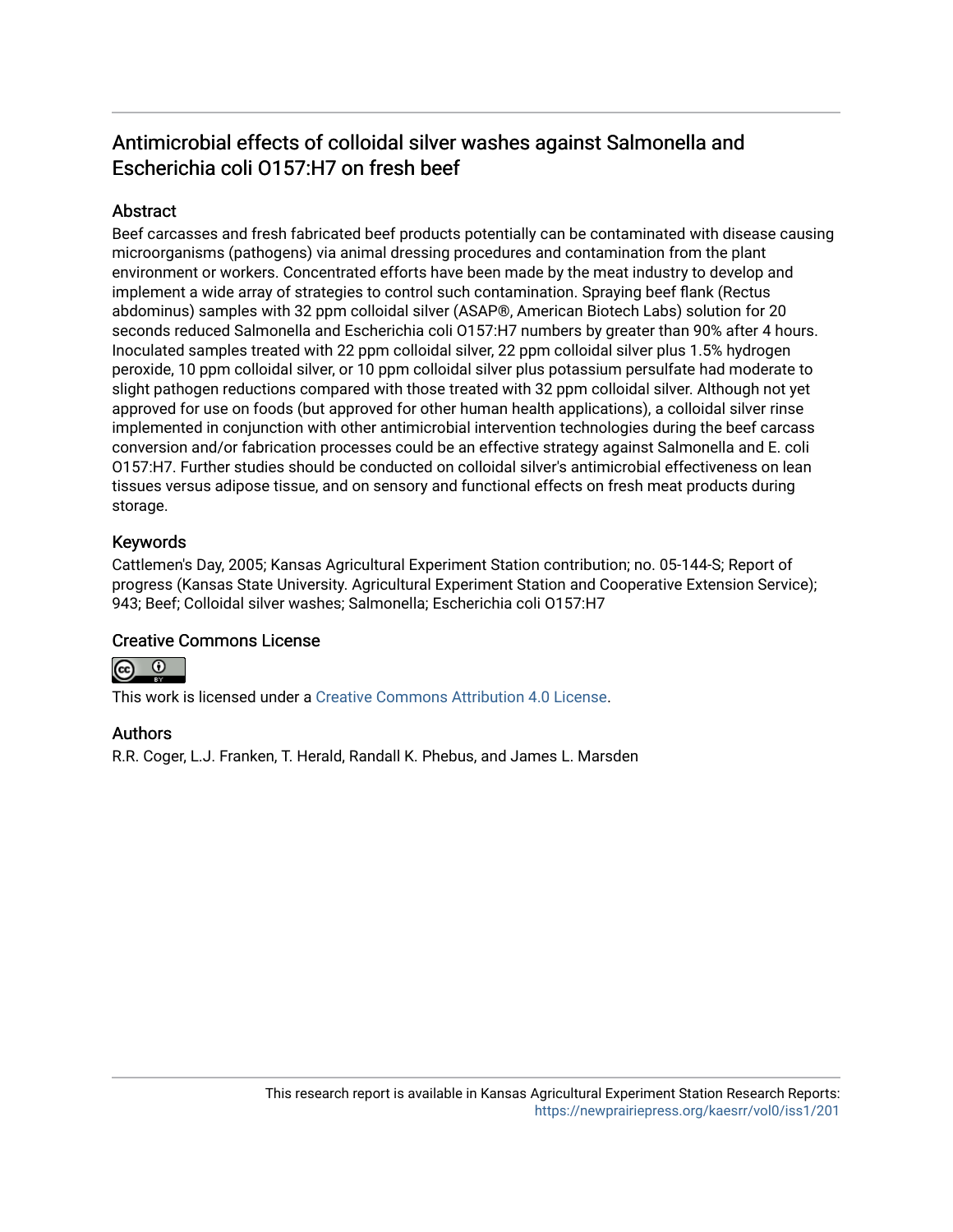#### **ANTIMICROBIAL EFFECTS OF COLLOIDAL SILVER WASHES AGAINST** *SALMONELLA* **AND** *ESCHERICHIA COLI* **O157:H7 ON FRESH BEEF**

#### *R. R. Coger, L. J. Franken, R. K. Phebus, J. L. Marsden, and T. Herald*

#### **Summary**

Beef carcasses and fresh fabricated beef products potentially can be contaminated with disease causing microorganisms (pathogens) via animal dressing procedures and contamination from the plant environment or workers. Concentrated efforts have been made by the meat industry to develop and implement a wide array of strategies to control such contamination. Spraying beef flank (*Rectus abdominus*) samples with 32 ppm colloidal silver (ASAP®, American Biotech Labs) solution for 20 seconds reduced *Salmonella* and *Escherichia coli* O157:H7 numbers by greater than 90% after 4 hours. Inoculated samples treated with 22 ppm colloidal silver, 22 ppm colloidal silver plus 1.5% hydrogen peroxide, 10 ppm colloidal silver, or 10 ppm colloidal silver plus potassium persulfate had moderate to slight pathogen reductions compared with those treated with 32 ppm colloidal silver. Although not yet approved for use on foods (but approved for other human health applications), a colloidal silver rinse implemented in conjunction with other antimicrobial intervention technologies during the beef carcass conversion and/or fabrication processes could be an effective strategy against *Salmonella* and *E. coli* O157:H7. Further studies should be conducted on colloidal silver's antimicrobial effectiveness on lean tissues versus adipose tissue, and on sensory and functional effects on fresh meat products during storage.

#### **Introduction**

The United States Department of Agriculture (USDA) Pathogen Reduction, Hazard Analysis Critical Control Point (HACCP) system final rule of 1996 mandates that meat- and poultry-processing plants implement and comply with HACCP programs. These programs strive to reduce and/or eliminate the risks associated with meat and poultry products through use of valid process controls and application of antimicrobial technologies during processing. The ruling focuses attention on the prevention and reduction of microbial pathogens on raw products. Many HACCP models call for an antimicrobial rinse to be used after a beef carcass has been eviscerated but before chilling. Antimicrobial rinses on chilled carcasses, fabricated raw beef subprimals, and beef trimmings are now being permitted by the USDA as critical control points in HACCP programs.

Colloidal silver is nanometer-size particles of silver produced by electrolysis in purified water. The antimicrobial properties of silver particles have been widely reported. Currently, silver is approved and used in water purification systems, medical bandages for burn victims, dental fillings, and as a lining in surgical catheters because it inhibits growth of infectious microorganisms. Colloidal silver solutions potentially could be used as antimicrobial rinses for raw beef products to reduce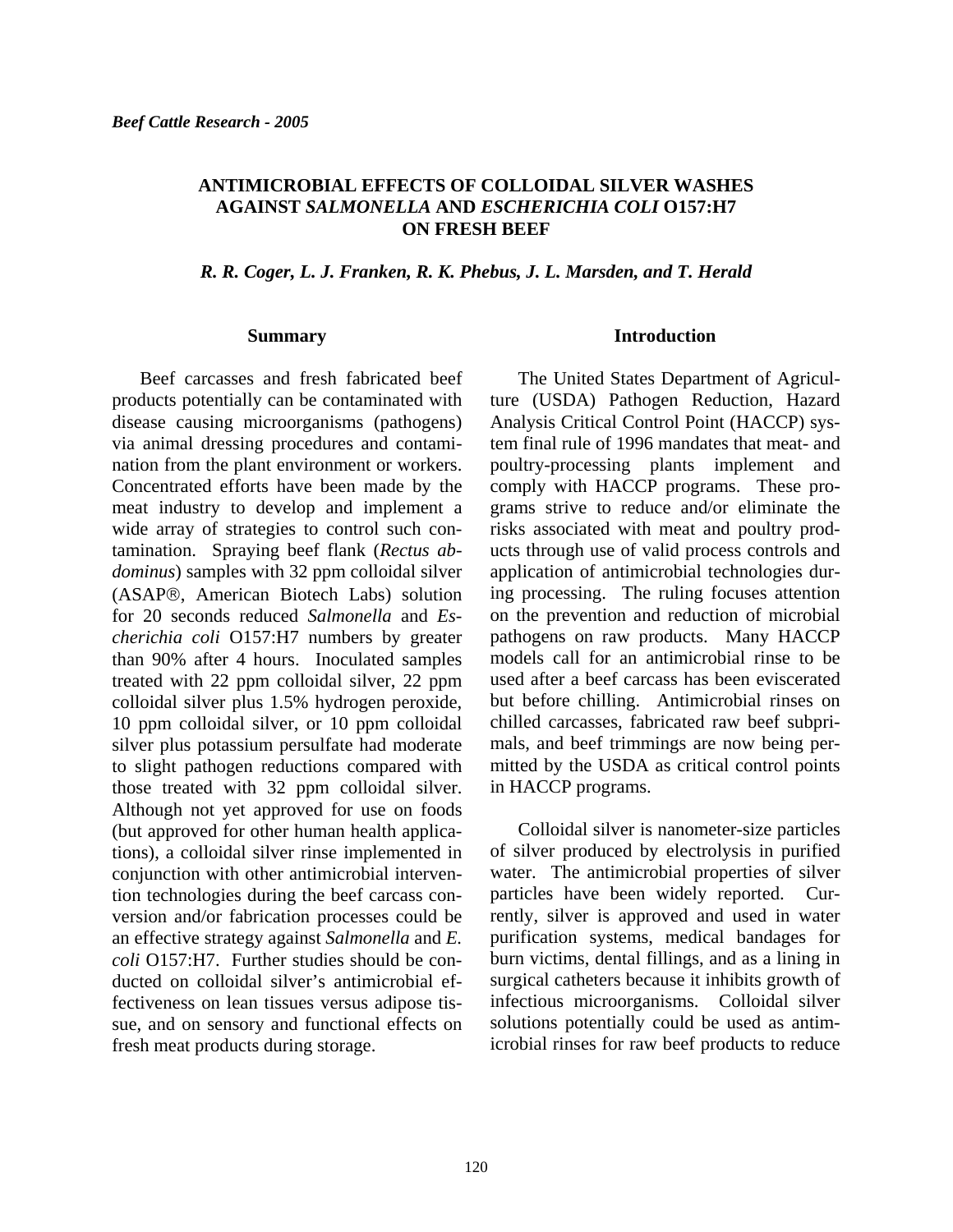the presence of pathogens and, thus, serve as a critical control point in HACCP programs. This study was conducted to evaluate the efficacy of a solution of 32 ppm of colloidal silver for inactivating pathogens on fresh beef tissue, and to evaluate colloidal silver's efficacy over a range of solution concentrations and formulas.

#### **Procedures**

**Preparation of Bacterial Cultures**. Bacterial cultures were obtained from the Kansas State University stock culture collection, cultivated in the laboratory, and mixed to form five-strain inoculation solutions of both *Salmonella* and *E. coli* O157:H7. Each inoculation solution contained 1 billion colonyforming units per ml (CFU/ml) of the respective pathogen cultures. These mixed inoculation solutions were diluted to 1 million or 10,000 CFU/ml and used as a spray to inoculate beef flank tissue surfaces.

**Time Study**. Beef flank samples (*Rectus abdominus*) were trimmed to 5 x 3-inch pieces and spray inoculated on the exterior surface with the five-strain mixture of *Salmonella* or *E. coli* O157:H7 at 1 million CFU/ml or 10,000 CFU/ml. The actual *Salmonella* densities achieved on the meat surface were 100,000 and 2,500  $CFU/cm<sup>2</sup>$  for the high and low concentration inoculum solutions, respectively. For *E. coli* O157:H7, the respective meat surface inoculation densities were 16,000 and 8,000 CFU/cm<sup>2</sup>.

The beef samples were hung vertically on hooks attached to a motorized track that pulled the samples through a model spray cabinet. Treatments of either 32 ppm of ASAP® (American Bio Tech Labs, Alpine, UT) colloidal silver or deionized water were applied at 20 psi from a distance of 5 inches in the model pressure-rinse cabinet for 20 seconds. The spray nozzle delivered approximately 20 ml of solution to the surface of each sample.

Duplicate core samples were randomly drawn from the inoculated exterior surface of each beef sample at 0, 20, 60, and 240 minutes after treatment. Surviving bacterial concentrations on beef samples were enumerated on selective and recovery culture media. Bacterial reductions due to the antimicrobial treatments were calculated by subtracting the amount of residual bacteria on inoculated/treated samples at the specified sampling times from the original post-inoculation concentration on inoculated/untreated samples at 0 minutes.

**Concentration Study**. This study followed the same experimental design as the time study, except that treatments were 22 ppm ASAP® colloidal silver, 22 ppm ASAP® colloidal silver with 1.5% hydrogen peroxide, 10 ppm ASAP® colloidal silver, 10 ppm ASAP® colloidal silver with 10 ppm potassium persulfate, and deionized water only.

#### **Results and Discussion**

An initial lethal effect was observed when inoculated fresh beef samples were treated with 32 or 22 ppm colloidal silver solution, resulting in a greater than 95% reduction of *Salmonella* and *E. coli* O157:H7 within 4 hours. These two colloidal silver washes resulted in the greatest pathogen reductions of the treatments evaluated. Furthermore, colloidal silver was slightly more effective against *E. coli* O157:H7 than against *Salmonella*  (Figures 1 and 2).

The 1.5% hydrogen peroxide colloidal silver formulation caused significant textural changes to the fat covering, and left a bleached appearance to the surface of the lean tissue. In terms of pathogen reductions, the performance of 22 ppm colloidal silver with 1.5% hydrogen peroxide formulation was not significantly different than the 22-ppm colloidal silver solution alone. The 10-ppm colloidal silver solution resulted in an 81% pathogen reduction. The addition of potassium per-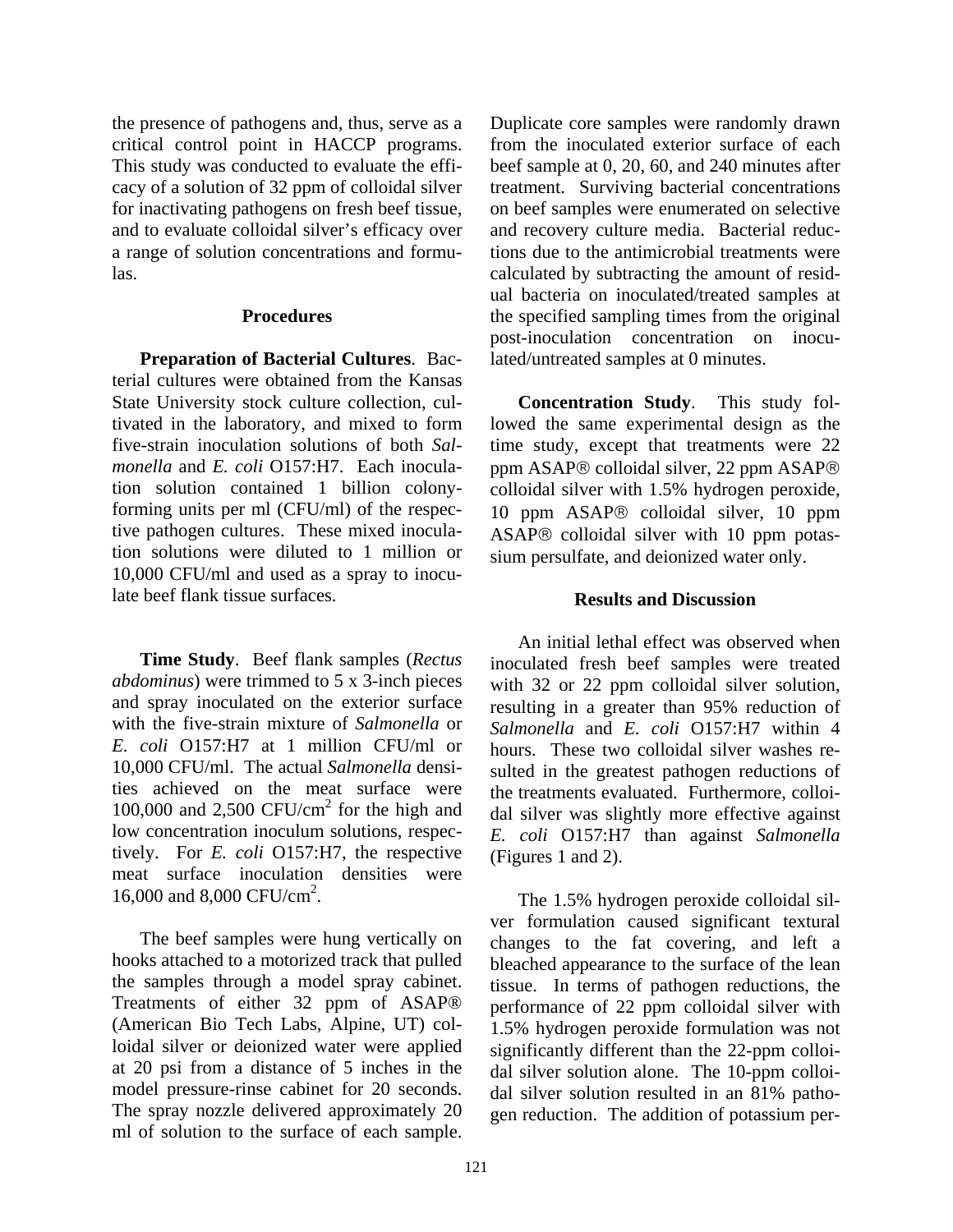sulfate to this 10-ppm solution enhanced the reductions to approximately 90%.

Numerous chemical washes have been evaluated in similar laboratory and commercial studies. Pathogen reductions tend to be similar for most chemical treatments reported in literature (90 to 99% reductions). Washing with colloidal silver (22 or 32 ppm) provided pathogen reductions within this typical range. Chemical washes for beef operations are

needed because some smaller processors cannot afford the thermal systems widely used by medium or large-scale processors, or have no room on the processing floor for their installation. Slaughter operations that use thermal technologies for decontamination of prechilled carcass sides would benefit from having an effective chemical wash to apply to chilled carcasses, subprimals, and beef trimmings.